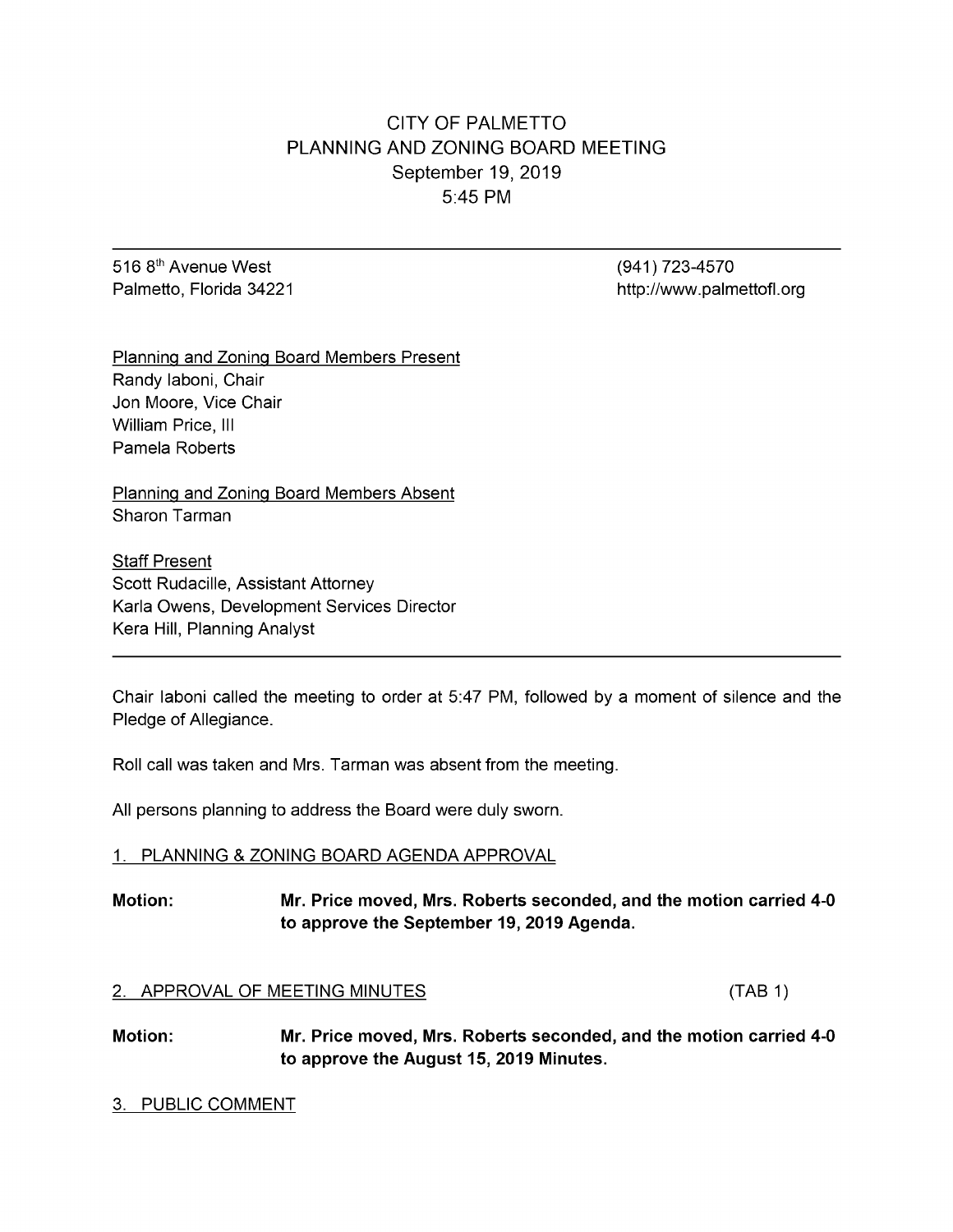Planning and Zoning Board September 19, 2019 Page 2 of 7

There was no public comment.

# 4. ORDINANCE NO. 2019-05ANNEXATION (K. OWENS)

AN ORDINANCE OF THE CITY COMMISSION OF THE CITY OF PALMETTO, FLORIDA, ANNEXING A PARCEL CONTAINING 3.8313 ACRES OF UNINCORPORATED MANATEE COUNTY, FLORIDA LOCATED AT THE NORTHWEST CORNER OF 17TH STREET EAST AND 16<sup>TH</sup> AVENUE EAST INTO THE CITY OF PALMETTO; THIS PARCEL IS REASONABLY COMPACT AND IS CONTIGUOUS TO THE CITY OF PALMETTO; REDEFINING THE BOUNDARY LINES OF THE CITY OF PALMETTO, FLORIDA TO INCLUDE SAID PARCEL; PROVIDING FOR SEVERABILITY AND AN EFFECTIVE DATE. (LAMBRECHT)

This item was continued from the June 13<sup>th</sup>, July 18th, and the August 15, 2019 Planning and Zoning Board meetings.

Mrs. Owens stated that the applicant has requested the item to be continued to October. The City Attorney stated the item could be continued by the Board, and will not require re advertising.

There was no public comment. The applicant or representative was not present.

Motion: Mr. Price moved, Mrs. Roberts seconded, and the motion carried 4-0 continue Ordinance No. 2019-05 to the October 17, 2019 Planning and Zoning Board meeting at 5:45PM in the City Commission Chambers.

### 5. ORDINANCE NO. 2019-06 FUTURE LAND USE AMENDMENT (K. OWENS)

AN ORDINANCE OF THE CITY OF PALMETTO, FLORIDA APPROVING A SMALL SCALE FUTURE LAND USE MAP AMENDMENT TO THE CITY'S COMPREHENSIVE PLAN; CHANGING THE FUTURE LAND USE MAP DESIGNATION FOR A 3.8313 ACRE PARCEL LOCATED AT THE NORTHWEST CORNER OF 17<sup>TH</sup> STREET EAST AND 16<sup>TH</sup> AVENUE EAST, FROM COUNTY FUTURE LAND USE MAP DESIGNATION IL (INDUSTRIAL-LIGHT), TO CITY FUTURE LAND USE MAP DESIGNATION HCOMIND (HEAVY COMMERCIAL INDUSTRIAL), CONSISTENT WITH THE GOALS, OBJECTIVES, AND POLICIES OF THE ADOPTED COMPREHENSIVE PLAN, AS REQUIRED BY SECTION 163.3187, FLORIDA STATUTES; PROVIDING FOR CONFLICT, SEVERABILITY, AND AN EFFECTIVE DATE. (LAMBRECHT)

This item was continued from the June 13<sup>th</sup>, July 18th, and the August 15, 2019 Planning and Zoning Board meetings.

Mrs. Owens stated that the applicant has requested the item to be continued to October. The City Attorney stated the item could be continued by the Board, and will not require re advertising.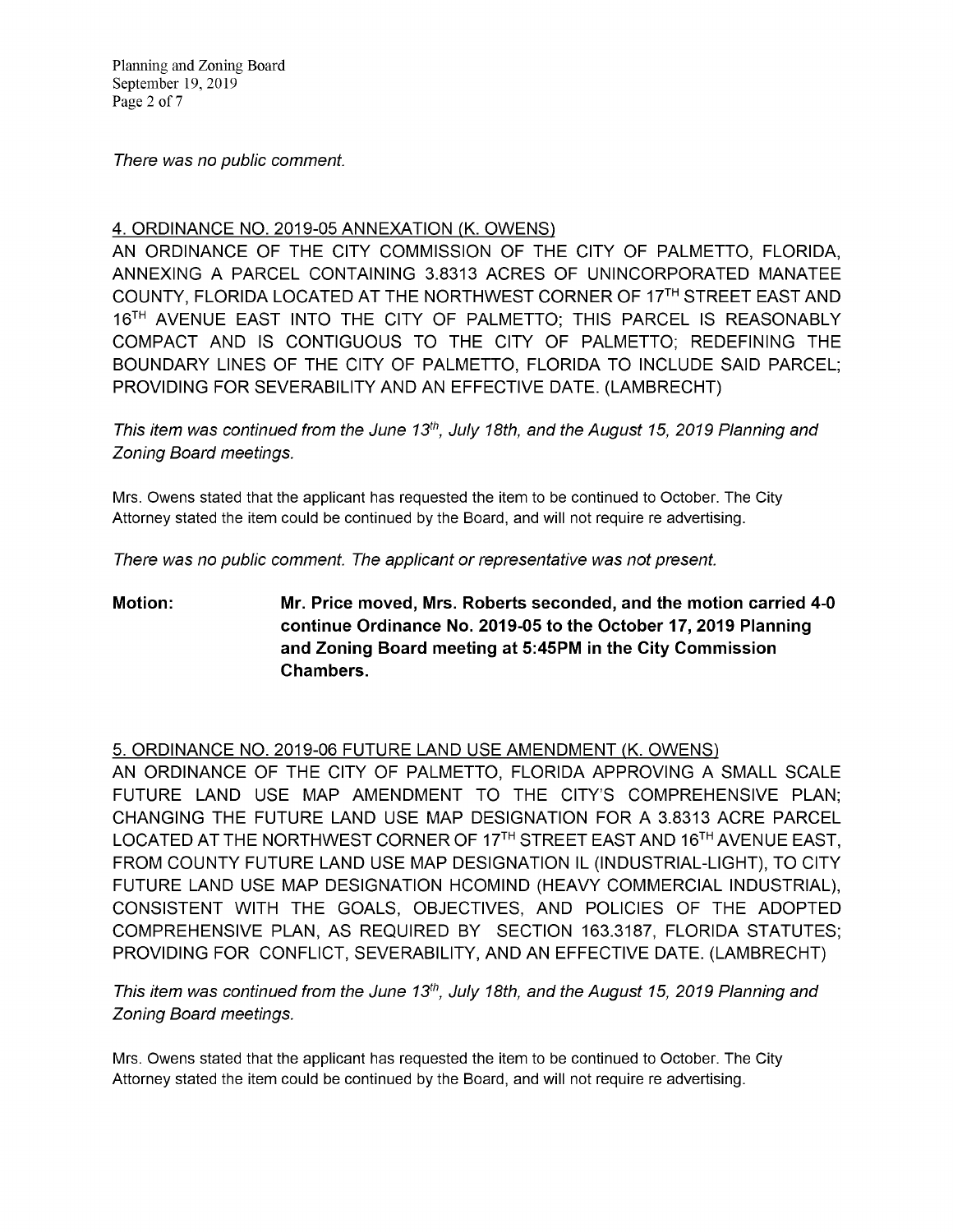Planning and Zoning Board September 19, 2019 Page 3 of 7

There was no public comment. The applicant or representative was not present.

# Motion: Mr. Price moved, Mrs. Roberts seconded, and the motion carried 4-0 to continue Ordinance No. 2019-06 to the October 17, 2019 Planning and Zoning Board meeting at 5:45PM in the City Commission Chambers.

# 6. ORDINANCE NO. 2019-07 REZONE (K. OWENS)

AN ORDINANCE OF THE CITY OF PALMETTO, FLORIDA REZONING APPROXIMATELY 3.8313 ACRES OF PROPERTY GENERALLY LOCATED AT THE NORTHWEST CORNER OF 17<sup>TH</sup> STREET EAST AND 16TH AVENUE EAST, PALMETTO, FLORIDA, FROM COUNTY ZONING LM (LIGHT MANUFACTURING)TO CITY ZONING CHI, HEAVY COMMERCIAL AND LIGHT INDUSTRIAL), AND AS MORE PARTICULARLY DESCRIBED IN THIS ORDINANCE; PROVIDING FOR SEVERABILITY, ANDANEFFECTIVE DATE. (LAMBRECHT-GRABER)

This item was continued from the June 13<sup>th</sup>, July 18th, and the August 15, 2019 Planning and Zoning Board meetings.

Mrs. Owens stated that the applicant has requested the item to be continued to October. The City Attorney stated the item could be continued by the Board, and will not require re advertising.

There was no public comment. The applicant or representative was not present.

Motion: Mr. Price moved, Mrs. Roberts seconded, and themotion carried 4-0 to continue Ordinance No. 2019-07 to the October 17, 2019 Planning and Zoning Board meeting at 5:45PM in the City Commission Chambers.

7. ORDINANCE NO. 2019-14GENERAL DEVELOPMENT PLAN (K. OWENS) ( TAB2) AN ORDINANCE OF THE CITY COMMISSION OF THE CITY OF PALMETTO, FLORIDA, PROVIDING FOR FINDINGS OF FACT; APPROVING ADOPTION OF A GENERAL DEVELOPMENT PLAN AS DESCRIBED HEREIN FOR A MIXED USE, PLANNED DEVELOPMENT CONTAINING A ONE-STORY MEDICAL OFFICE BUILDING ON 1.9322 ACRES OF PROPERTY GENERALLY LOCATED AT 1120 U.S. HIGHWAY 301; PROVIDING FOR CONFLICT, SEVERABILITY, AND AN EFFECTIVE DATE. (PERRY/DAVITA)

Mrs. Owens explained the applicant is requesting a deviation from the City Code for the reduction of the south side setback to 10'. The application and proposed general development plan otherwise meets all requirements of the City Code.

Kurtis Pelto, P.E., engineer for the applicant was present.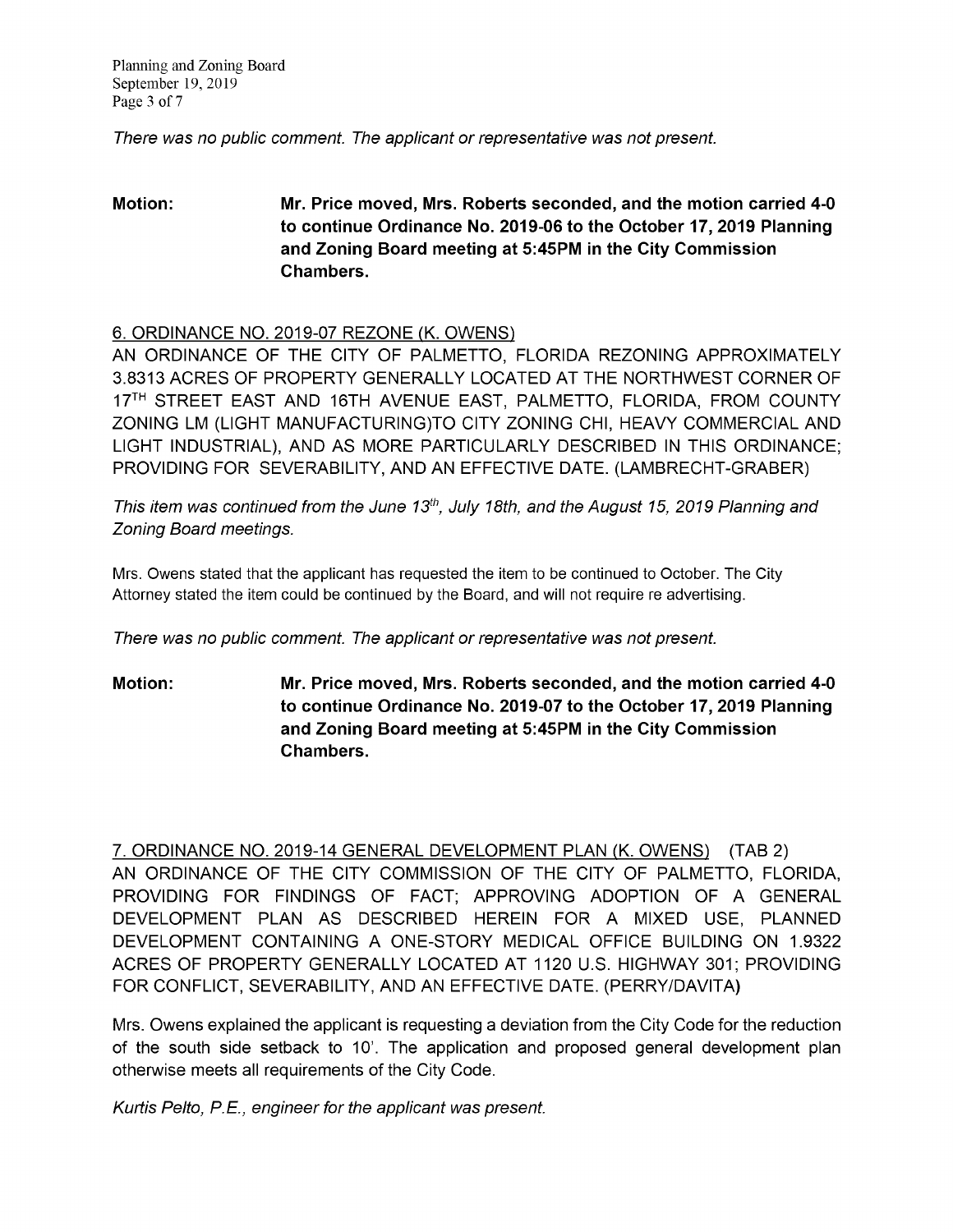Planning and Zoning Board September 19, 2019 Page 4 of 7

There was no public comment.

Motion: Mr. Price moved, Mrs. Roberts seconded, and the motion carried 4-0 that based upon the Staff report, the comments made at the public hearing and finding the request to be consistent with the City of Palmetto Comprehensive Plan, to recommend to the City Commission, adoption of Ordinance No. 2019-14 with deviations and stipulations as included in the Ordinance.

# 8. ORDINANCE NO. 2019-10 ANNEXATION (K.OWENS) (TAB 3) AN ORDINANCE OF THE CITY COMMISSION OF THE CITY OF PALMETTO, FLORIDA, ANNEXING NINE PARCELS CONTAINING A COMBINED TOTAL OF 3.75 ACRES OF UNINCORPORATED MANATEE COUNTY, FLORIDA INTO THE CITY OF PALMETTO SPECIFICALLY LOCATED AT 611, 617, 623, 731, 807, 813, 819, 823, AND 911 15<sup>TH</sup> AVENUE DRIVE EAST, WHICH PARCELS ARE REASONABLY COMPACT AND ARE CONTIGUOUS TO THE CITY OF PALMETTO; REDEFINING THE BOUNDARY LINES OF THE CITY OF PALMETTO, FLORIDA TO INCLUDE SAID PARCELS; PROVIDING FOR SEVERABILITY AND AN EFFECTIVE DATE. (RENAISSANCE ARTS AND EDUCATION, INC./MSA)

Mrs. Owens explained that Manatee School for the Arts is requesting an annexation of the subject properties into the City. Mrs. Owens stated that if the annexation, future land use amendments, and rezonings are approved, the applicant would be able to erect fencing, and complete demolition of the existing homes. Any other construction to the subject properties would require approval by the City Commission to amend the existing general development plan.

Mrs. Owens provided the Board materials on the rezoning considerations, and requirements, which were made part of the record.

Mr. Moore was the previous architect for the existing general development plan, but has no current or pending contracts with the applicant.

There was no public comment.

Sandra Deitrich, CFO for Manatee School for the Arts was present.

Motion: Mr. Price moved, Mrs. Roberts seconded, and the motion carried 4-0 to recommend adoption of Ordinance No. 2019-10 to the City Commission.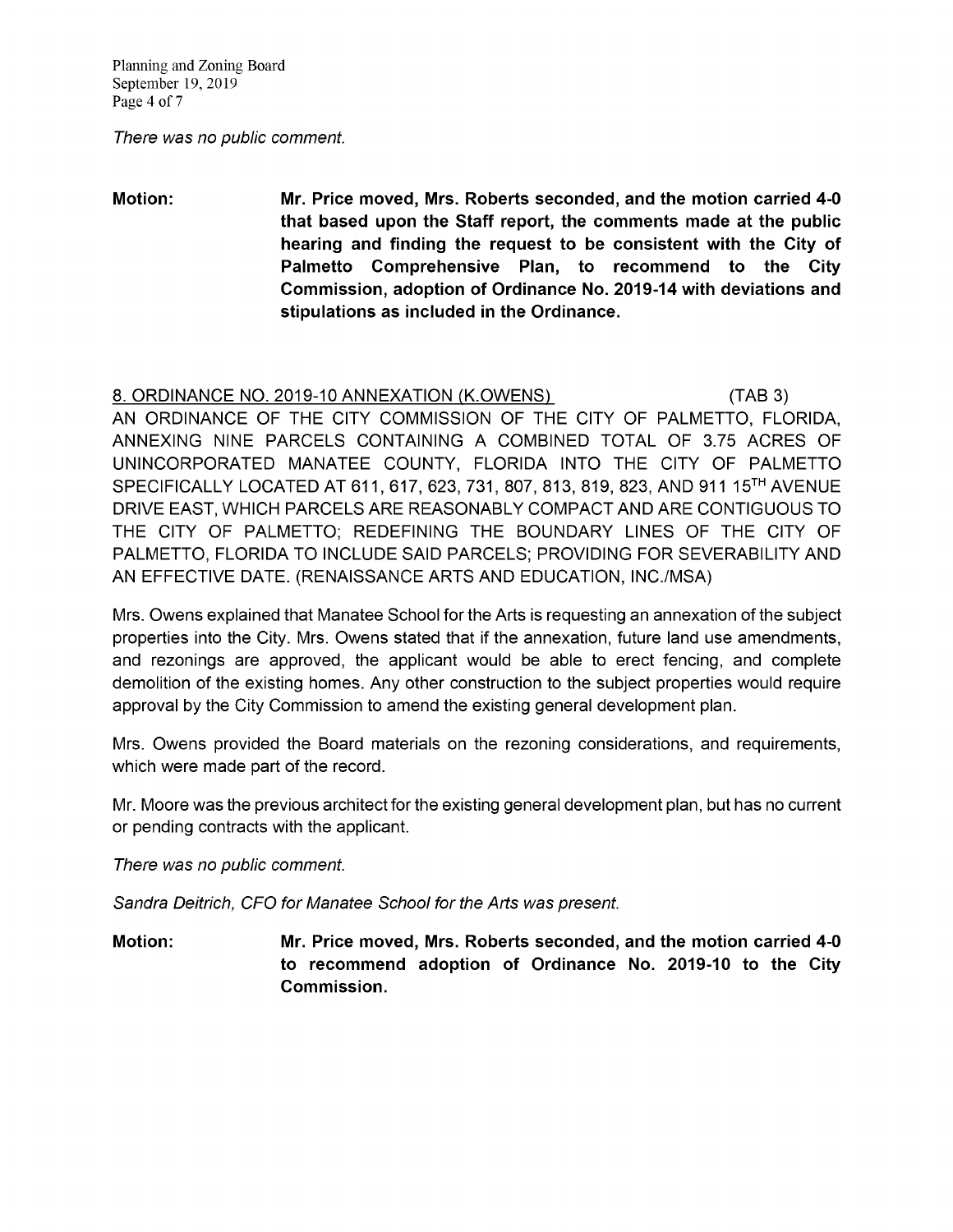9. ORDINANCE NO. 2019-11 FUTURE LAND USE AMENDMENT (K.OWENS) (TAB 4) AN ORDINANCE OF THE CITY OF PALMETTO, FLORIDA APPROVING A SMALL SCALE FUTURE LAND USE MAP AMENDMENT TO THE CITY'S COMPREHENSIVE PLAN; CHANGING THE FUTURE LAND USE MAP DESIGNATION FOR THE TERRITORY HEREINAFTER DESCRIBED FROM COUNTY FUTURE LAND USE MAP DESIGNATION RES-6 (RESIDENTIAL), TO CITY FUTURE LAND USE MAP DESIGNATION PC (PLANNED COMMUNITY), ON APPROXIMATLEY 3.0 COMBINED TOTAL ACRES MORE SPECIFICALLY LOCATED AT 611, 617, 623, 731, 807, 813, 819, AND 823 15<sup>TH</sup> AVENUE DRIVE EAST, CONSISTENT WITH THE GOALS, OBJECTIVES, AND POLICIES OF THE ADOPTED COMPREHENSIVE PLAN, AS REQUIRED BY SECTION 163.3187, FLORIDA STATUTES; PROVIDING FOR CONFLICT, SEVERABILITY, AND AN EFFECTIVE DATE. (RENAISSANCE ARTS AND EDUCATION, INC./MSA)

There was no public comment.

Sandra Deitrich, CFO for Manatee School for the Arts was present.

Action Request: Mr. Price moved, Mrs. Roberts seconded, and the motion carried 4-0 finding the request consistent with Chapter 163, Florida Statues and the City of Palmetto Comprehensive Plan, I move to recommend approval of Ordinance No. 2019-11 to the City Commission.

10. ORDINANCE NO. 2019-20FUTURE LANDUSEAMENDMENT (K.OWENS) (TAB5) AN ORDINANCE OF THE CITY OF PALMETTO, FLORIDA APPROVING A SMALL SCALE FUTURE LAND USE MAP AMENDMENT TO THE CITY'S COMPREHENSIVE PLAN; CHANGING THE FUTURE LAND USE MAP DESIGNATION FOR THE TERRITORY HEREINAFTER DESCRIBED FROM COUNTY FUTURE LAND USE MAP DESIGNATION ROR (RETAIL/OFFICE/RESIDENTIAL) AND RES-6 (RESIDENTIAL), TO CITY FUTURE LAND USE MAP DESIGNATION PC (PLANNED COMMUNITY), ON APPROXIMATLEY .7565 ACRES MORE SPECIFICALLY LOCATED AT 911 15<sup>TH</sup> AVENUE DRIVE EAST, CONSISTENT WITH THE GOALS, OBJECTIVES, AND POLICIES OF THE ADOPTED COMPREHENSIVE PLAN, AS REQUIRED BY SECTION 163.3187, FLORIDA STATUTES; PROVIDING FOR CONFLICT, SEVERABILITY, AND AN EFFECTIVE DATE. (RENAISSANCE ARTS AND EDUCATION, INC./MSA)

There was no public comment.

Sandra Deitrich, CFO for Manatee School for the Arts was present.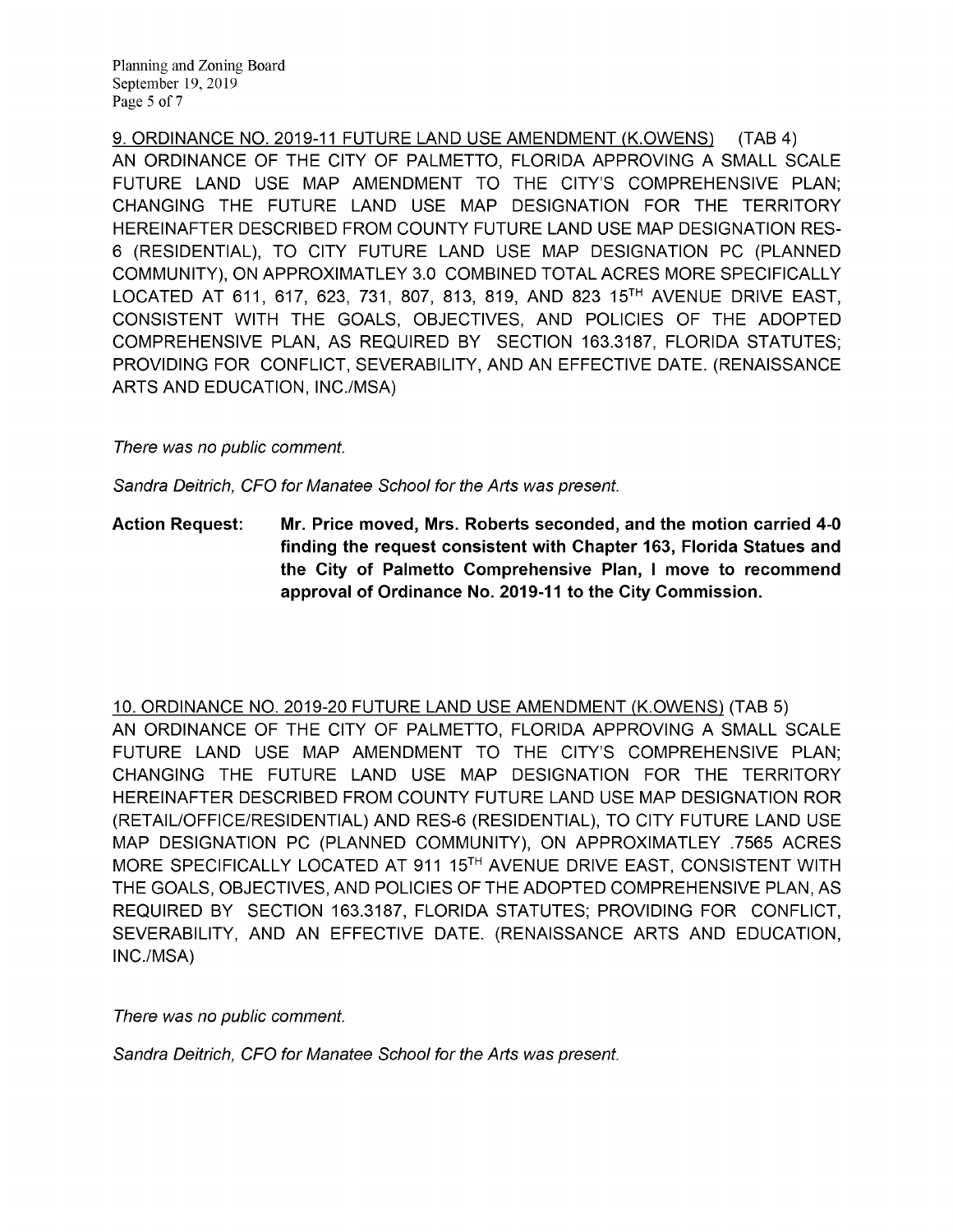Planning and Zoning Board September 19, 2019 Page 6 of 7

# Action Request: Mr. Price moved, Mrs. Roberts seconded, and the motion carried 4-0 finding the request consistent with Chapter 163, Florida Statues and the City of Palmetto Comprehensive Plan, I move to recommend approval of Ordinance No. 2019-20 to the City Commission.

11. ORDINANCE NO. 2019-12 REZONE (K.OWENS) (TAB 6) AN ORDINANCE OF THE CITY OF PALMETTO, FLORIDA REZONING APPROXIMATELY 3.0 COMBINED TOTAL ACRES OF PROPERTY SPECIFICALLY LOCATED AT 611, 617, 623, 731, 807, 813, 819, AND 823 15TH AVENUE DRIVE EAST, PALMETTO, FLORIDA, FROM COUNTY ZONING RSF-4.5 (SINGLE - FAMILY RESIDENTIAL) TO CITY ZONING PD-MU (PLANNED DEVELOPMENT - MIXED USE), AND AS MORE PARTICULARLY DESCRIBED IN THIS ORDINANCE; PROVIDING FOR SEVERABILITY, AND AN EFFECTIVE DATE. (RENAISSANCE ARTS AND EDUCATION, INC./MSA

There was no public comment.

Sandra Deitrich, CFO for Manatee School for the Arts was present.

Action Request: Mr. Price moved, Mrs. Roberts seconded, and the motion carried 4-0 that based upon the Staff report, the comments made at the public hearing, and finding the request to be consistent with the City of Palmetto Comprehensive Plan, to recommend adoption of Ordinance No. 2019-12 to the City Commission.

### 12. ORDINANCE NO. 2019-21 REZONE (K.OWENS) (TAB 7)

AN ORDINANCE OF THE CITY OF PALMETTO, FLORIDA REZONING APPROXIMATELY .7565 ACRES OF PROPERTY SPECIFICALLY LOCATED AT 911 15TH AVENUE DRIVE EAST, PALMETTO, FLORIDA, FROM COUNTY ZONING GC (GENERAL COMMERCIAL) AND RSF-4.5 (SINGLE - FAMILY RESIDENTIAL), TOCITYZONING PD-MU (PLANNED DEVELOPMENT - MIXED USE), AND AS MORE PARTICULARLY DESCRIBED IN THIS ORDINANCE; PROVIDING FOR SEVERABILITY, AND AN EFFECTIVE DATE. (RENAISSANCE ARTS AND EDUCATION, INC./MSA)

There was no public comment.

Sandra Deitrich, CFO for Manatee School for the Arts was present.